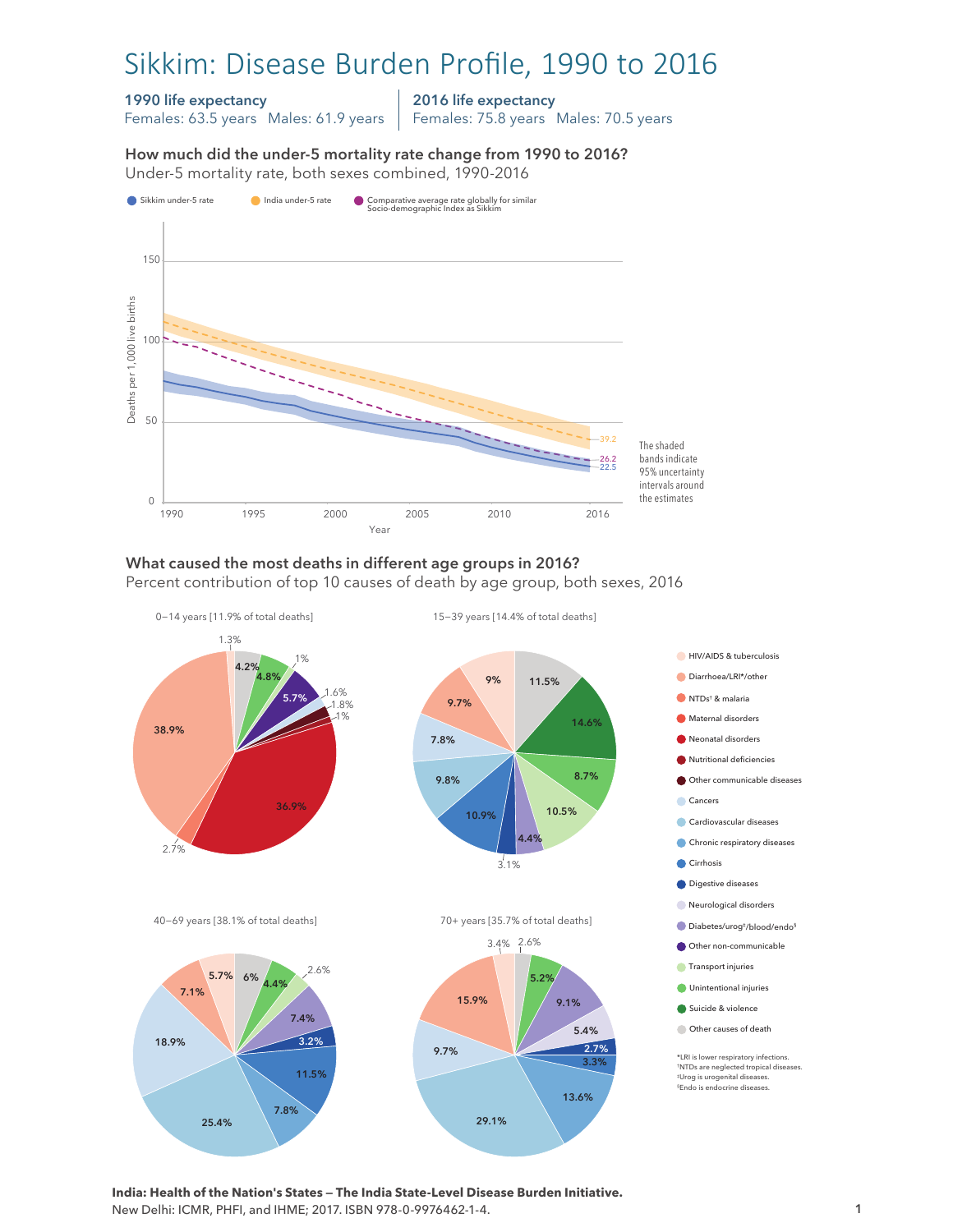## Proportion of total disease burden from:

## Premature death: 60.2% | Disability or morbidity: 39.8%

## What caused the most years of life lost, by sex, in 2016?

Top 15 causes of YLLs, ranked by percent for both sexes combined, 2016



### What caused the most years lived with disability, by sex, in 2016?

Top 15 causes of YLDs, ranked by percent for both sexes combined, 2016



\*COPD is chronic obstructive pulmonary disease.

\*Sense organ diseases includes mainly hearing and vision loss.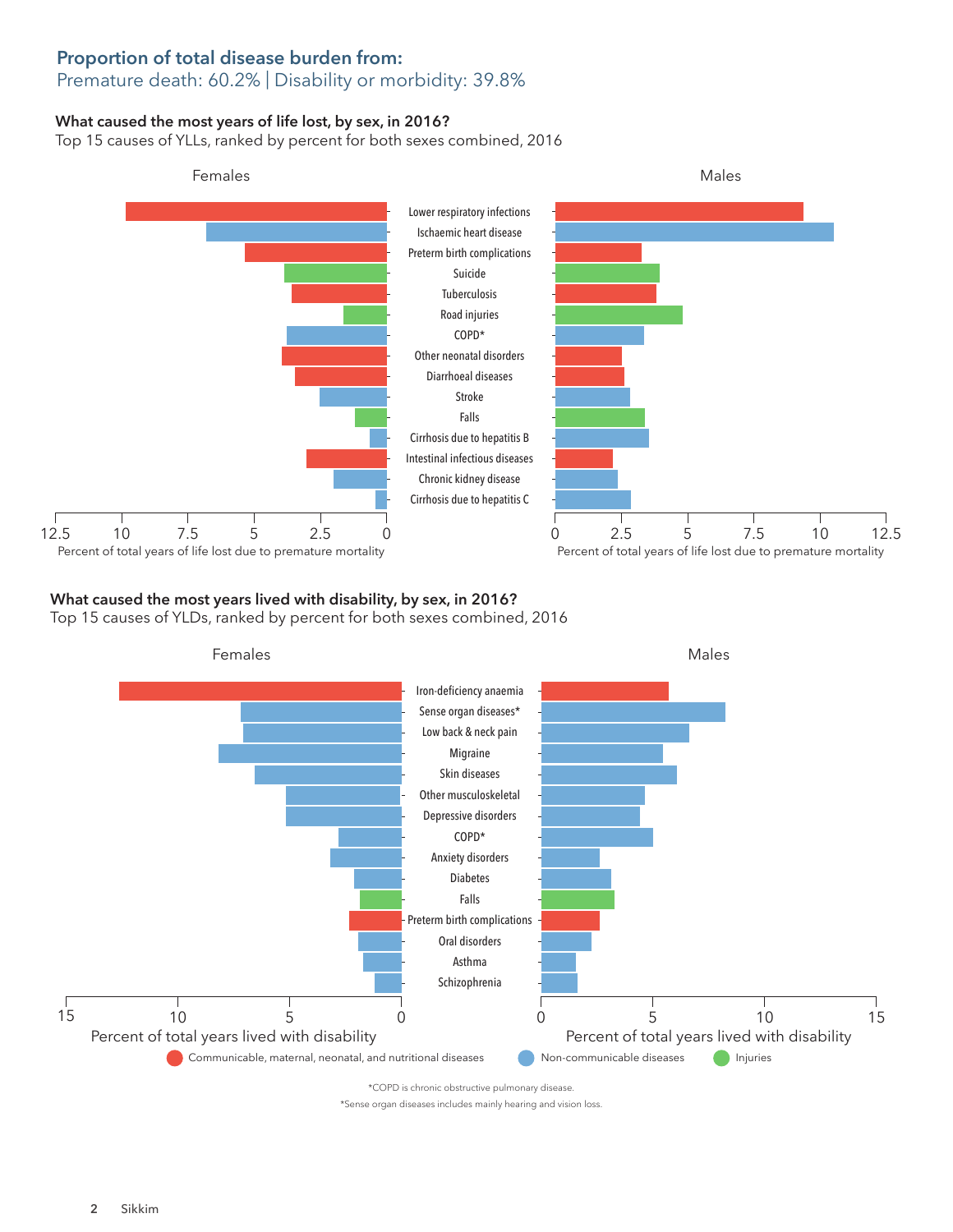## Proportion of total disease burden from: CMNNDs: 30.9% | NCDs: 57.5% | Injuries: 11.6%

How have the leading causes of death and disability combined changed from 1990 to 2016? How have the leading causes of death and disability combined changed from 1990 to 2016? Change in top 15 causes of DALYs, both sexes, ranked by number of DALYs, 1990–2016 Change in top 15 causes of DALYs, both sexes, ranked by number of DALYs, 1990–2016



The percent figure in brackets next to each cause is DALYs from that cause out of total DALYs.

‡Sense organ diseases includes mainly hearing and vision loss. § Self-harm refers to suicide and the nonfatal outcomes of self-harm.

#### $\mathcal{L}_{\mathcal{A}}$  where  $\mathcal{A}$  and disability combined across age groups in 2016? What caused the most death and disability combined across age groups in 2016?

Percent of DALYs by age group, both sexes, 2016



The number in the bracket on top of each vertical bar is the ratio of percent DALYs to population for that age group. The number in parentheses after each age group on the x-axis is the percent of population in that age group.